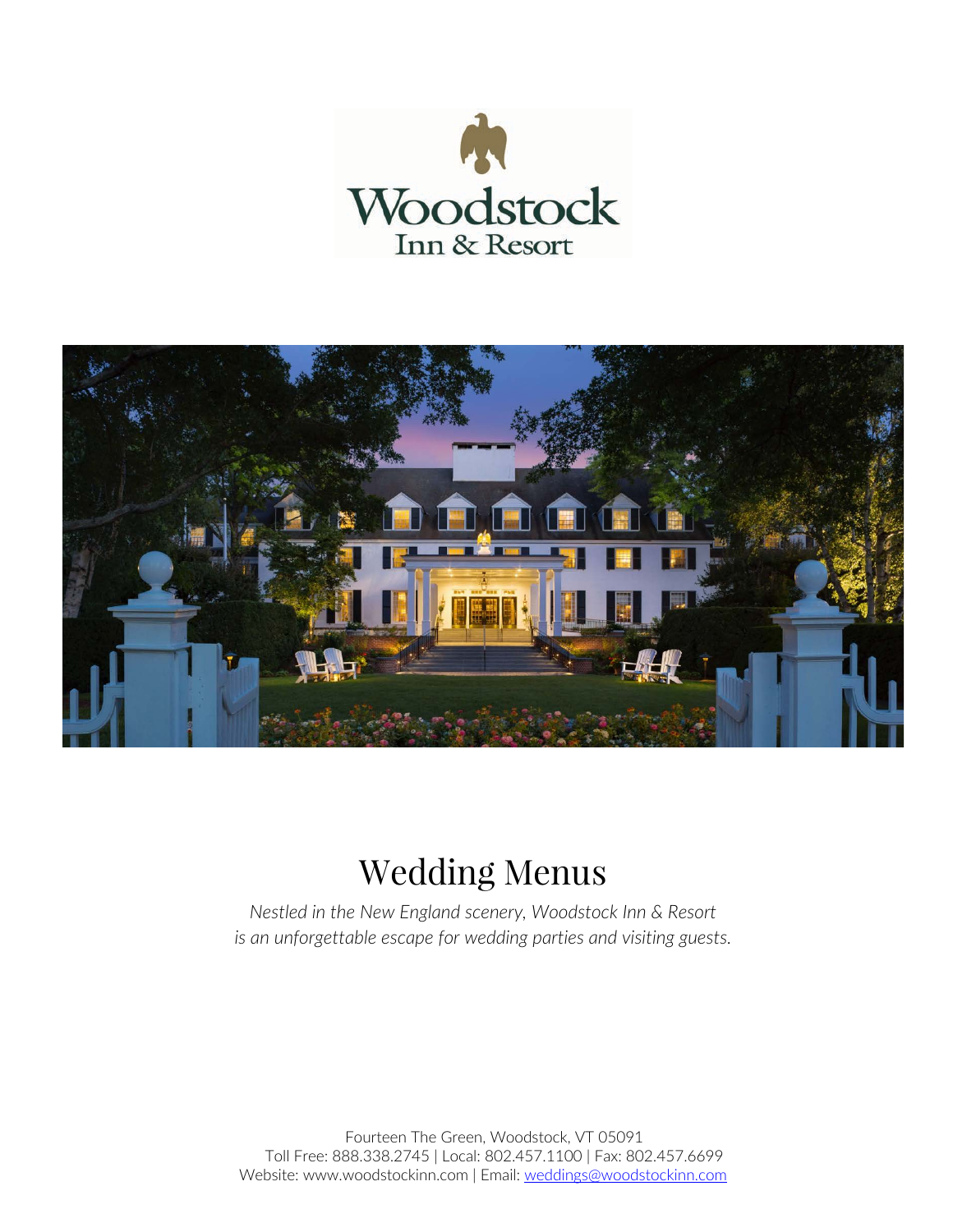## Champagne Wedding Brunch Buffet



## French Sparkling Wine Toast

*One glass per 21 and older guests.* Sparkling Cider will be provided for those younger than 21 or other guests who do not wish to have wine. Specific Sparkling Wine or Champagne choices can be accommodated for an additional fee.

## Beginnings

Chilled Orange and Grapefruit Juices Cinnamon Buns, Croissants, Muffins, Assorted Danishes, Scones Whole Sliced Fruits, Seasonal Berries, Local Yogurt International and Domestic Cheese, Cured Meats, Specialty Sausages Mixed Garden Greens, Roasted Tomato Vinaigrette Chilled Shrimp and Orzo Salad Cucumber and Dill Salad House Smoked Salmon, Bagels, Capers, Onions, Tomatoes, Cream Cheese

### Entrées

Poached Eggs on Beef Tenderloin, English Muffin, Béarnaise Sauce Belgian Waffles, Fresh Whipped Cream, Strawberries Kelly Way Garden Seasonal Vegetables Pan Fried Potatoes, Parsley, Onions Olive Oil and Herb Poached Atlantic Salmon, Tomato Confit, Baby Greens, Saffron Aioli Seared Chicken Breast, Chermoula, Radish and Cucumber Salad Maple Glazed Pork Tenderloin, Apple Cider, Tarragon Reduction Penne Pasta, Artichoke Hearts, Kalamata Olives, Tomatoes, Herb Infused Olive Oil

## Dessert

Chef Phillipe's Vermont Dessert Assortment or Selection of Woodstock Inn Wedding Cakes

Coffee Service Regular, Decaffeinated and Assorted Teas

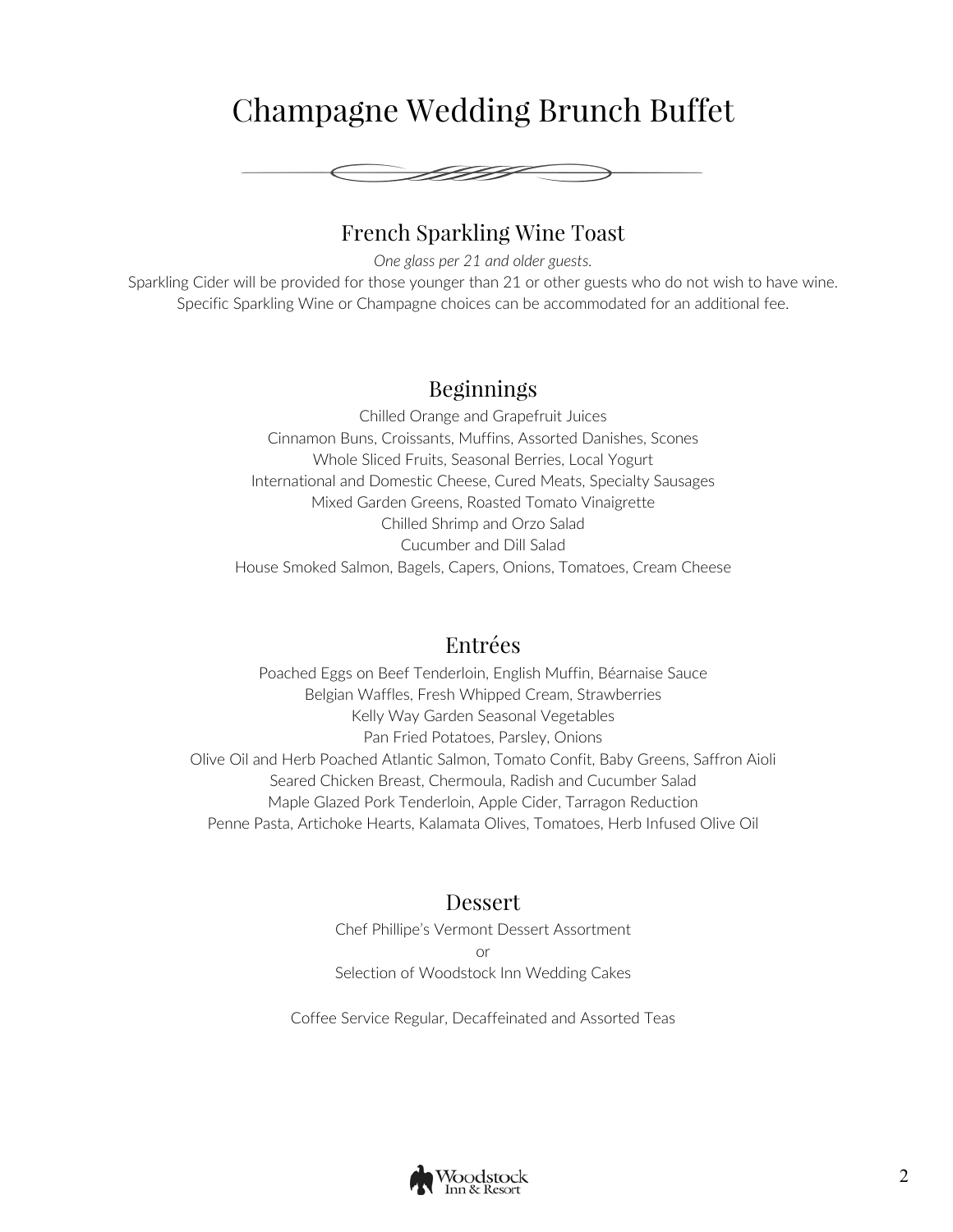# Brunch Additions

## Fruits of the Sea Display

#### East Coast Oysters on the Half Shell Jumbo Shrimp Cocktail Snow Crab Claws

Displayed on Ice with Cocktail Sauce, Lemons, Horseradish Sour Cream

## Hand Carved Meats

#### Roasted Turkey Breast

*(Serves 25-30 People)*

#### Maple Glazed Ham

*(Serves 40-50 People)*

## Eggs to Order

#### Eggs and Omelets

Bacon, Ham, Peppers, Onions, Spinach, Tomatoes, Mushrooms and Vermont Cheddar *(Cooked to Order by a Woodstock Inn Chef)*

# Beverage Additions

## Mimosa Bar

### House Sparkling Wine Orange, Grapefruit or Peach Juices, Fresh Berry Garnishes

*Specific Sparkling Wine or Champagne choices may be accommodated for an additional fee.*

## Wake Up Bloody Mary Bar

#### House Vodka, Spicy Bloody Mary Mix, Array of Garden Vegetables

*Specific Vodkas or Gins and garnishes choices may be accommodated for an additional fee.*

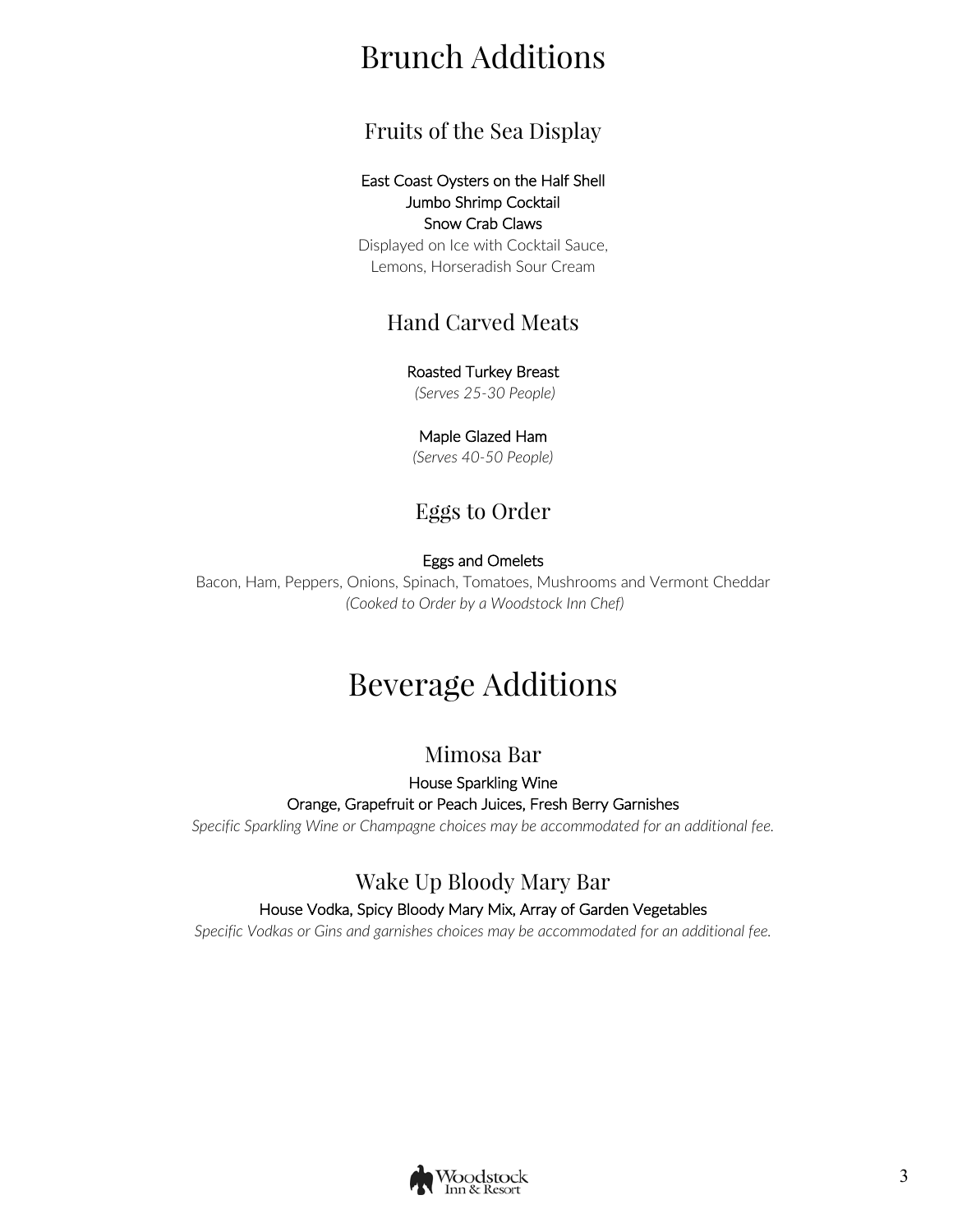## Green Mountain Elegance Dinner



### Hors d'oeuvres on Display

*Seasonal Harvest Display* Fresh Vegetables, Fruit, Domestic Cheeses, Woodstock Inn Dips, Crackers

## Hand Passed Hors d'oeuvres

*(Select Five)* Fresh Local Mozzarella and Tomato Skewers Herbed Vermont Goat Cheese Crostini, Onion Marmalade Bacon Wrapped Pineapple, Maple Glaze Maple Chipotle Glazed Beef and Pineapple Skewers Pigs in a Blanket Miniature Cheddar Cheese Quiche Vegetable Spring Rolls Spanakopitas Pork Dim Sum Mushrooms Florentine

## Salads

*(Select One)*

#### Organic Greens

Vine Tomatoes, Cucumbers, Maple Mustard Vinaigrette

Baby Spinach Salad Dried Cranberries, Crumbled Goat Cheese, Toasted Walnuts, Cider Vinaigrette

Baby Iceberg Wedge Blue Cheese, Tomatoes, Chopped Bacon, Blue Cheese Dressing

#### Woodstock Kale Caesar

Romaine, Kale, Garlic Croutons, Parmesan, Caesar Dressing

#### Roasted Beet Salad

Herbed Vermont Goat Cheese, Frisée and Lambs Lettuce, Mint Oil, Grey Salt

Freshly Baked Assorted Rolls Vermont Butter

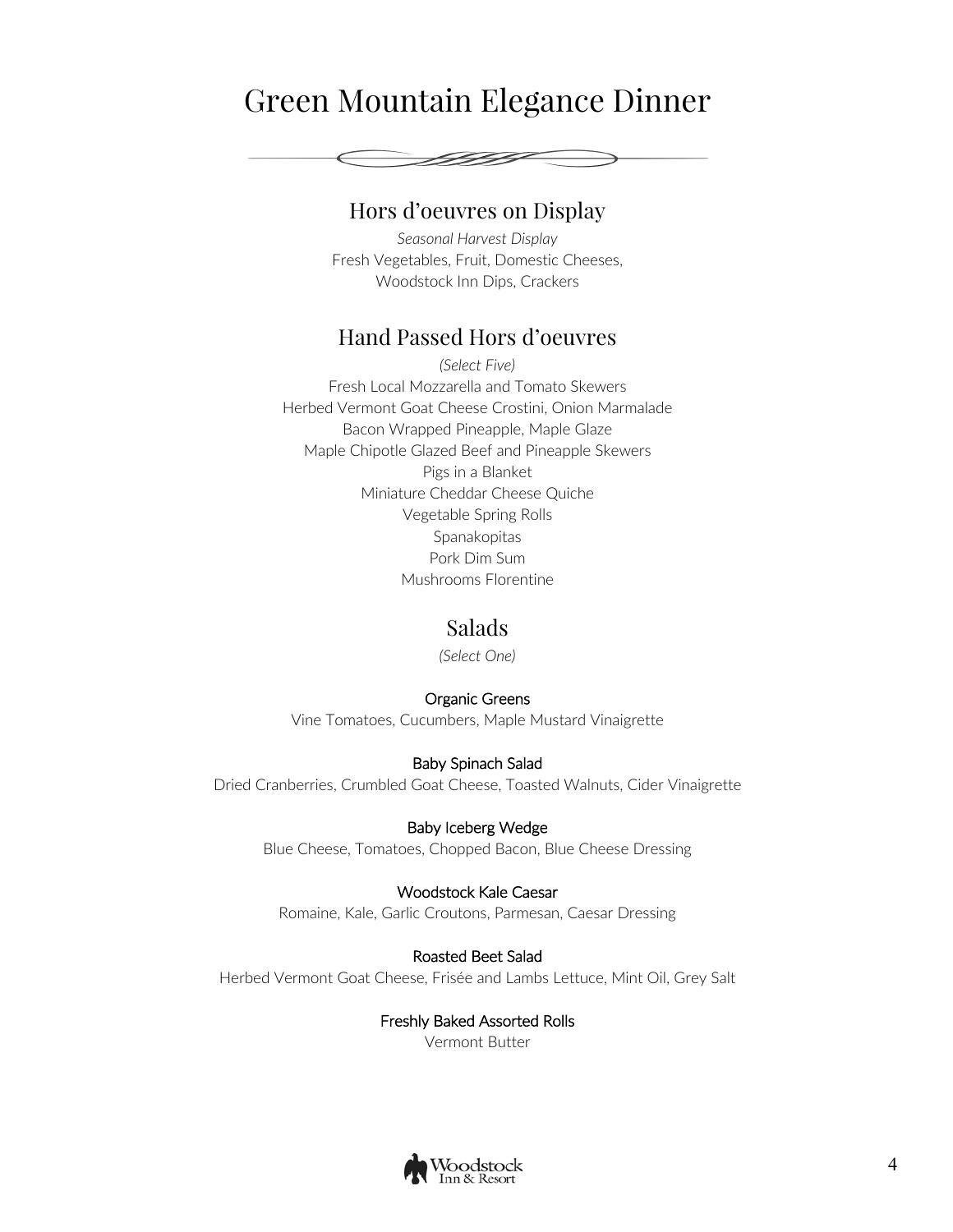## Entrées

#### *All Entrées served with Kelly Way Gardens Seasonal Vegetables and Chef's Unique Preparations of Rice, Potatoes or Risotto*

#### Grilled Filet Mignon

Merlot & Port Wine Sauce

#### Pan Roasted Salmon Filet

Lemon Ginger Buerre Blanc, Tomato Fondue

#### Roasted Statler Chicken Breast

Caramelized Onion, Rosemary Jus

#### Cavatappi Pasta

Roasted Vegetables, Mushrooms, Aged Balsamic Vinegar

#### Three Cheese Risotto

Fresh Herbs, Baby Vegetables, Truffle Oil

#### Red Lentils

Aromatic Vegetables, Cauliflower, Chick Peas

#### Grilled Vegetable Napoleon

Fresh Mozzarella, Roasted Tomato Basil Sauce

## Dessert

Selection of Woodstock Inn Wedding Cakes

Coffee Service Regular, Decaffeinated and Assorted Teas

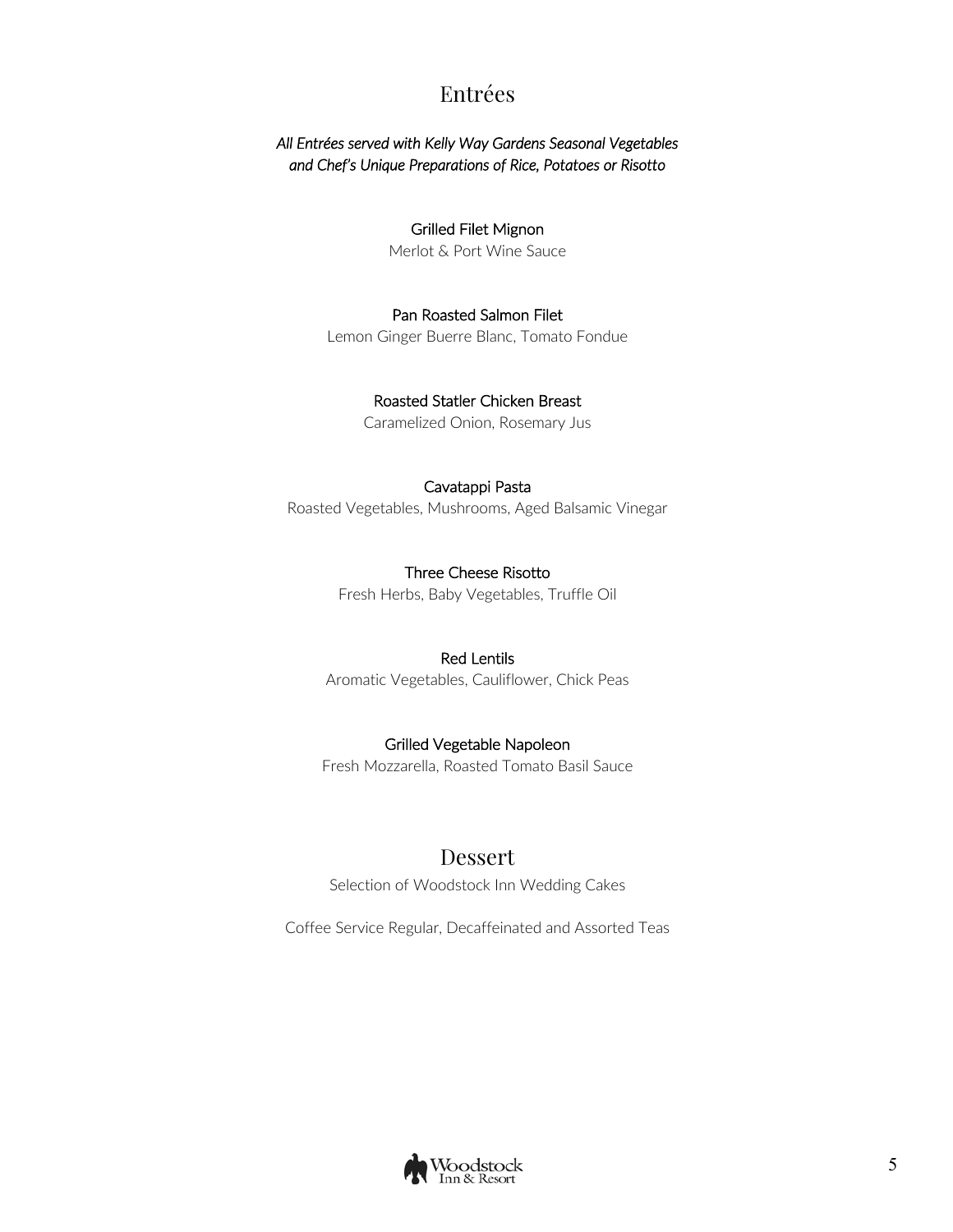# Green Mountain Distinction

FIFIF

## Culinary Displays

*(Select Two)*

#### Seasonal Harvest

Vermont Cheeses, Crackers

#### House Smoked Atlantic Salmon

Vermont Cheese and Butter Company Crème Fraiche, Capers, Diced Red Onion, Black Bread

#### Vermont Cheddar Macaroni & Cheese

Spiced Apple Butter

#### Grilled Marinated Garden Vegetables

Seasonal Squashes, Portobello Mushrooms, Sweet Bell Peppers, Red Onions, Asparagus, Maple Balsamic Vinaigrette, Caramelized Shallot Dip

#### Fresh Fruit Harvest

Sliced Honeydew, Cantaloupe, Pineapple, Berries, Citrus, Maple Yogurt Dip

#### Baked Brie en Croute

Wrapped in Puff Pastry and layered with Raspberry Preserves, Toasted Whole Almonds, Strawberries

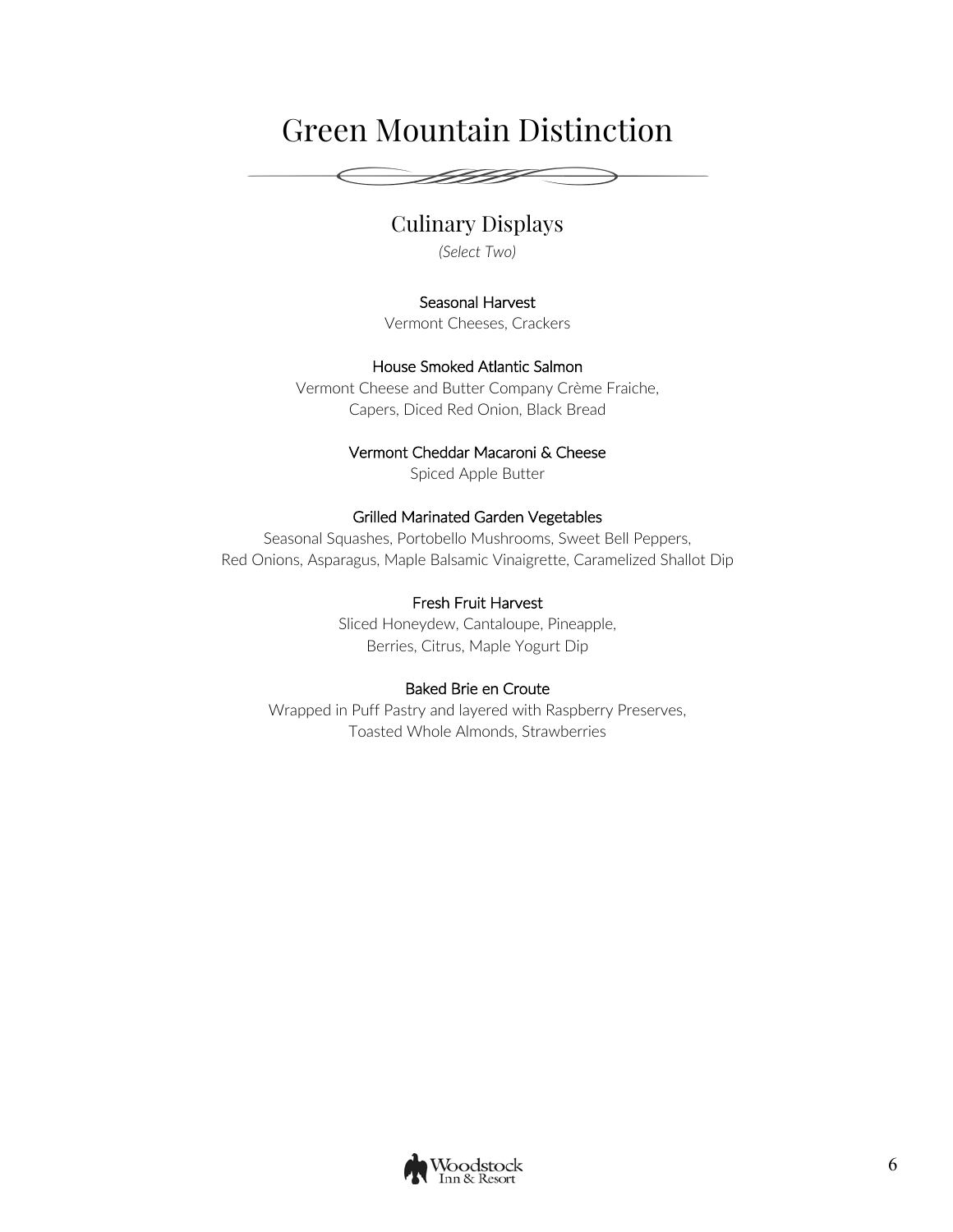## Additional Displays

## Butcher's Carvery

#### Roasted Turkey Breast

*(Serves 25-30 People)* 

#### Maple Glazed Ham *(Serves 40-50 People)*

## Coastal Display

#### East Coast Oysters on the Half Shell Jumbo Shrimp Cocktail Snow Crab Claws

Displayed on Ice with Cocktail Sauce, Lemons, Horseradish Sour Cream

## Pasta Station

*(Choice of Two)*

#### Penne Pasta

Artichoke Hearts, Kalamata Olives, Tomatoes, Herb Infused Olive Oil

#### Three Cheese Tortellini Alfredo

#### Cavatappi with Vodka Sauce

Cavatelli Pasta Roasted Garlic, Broccoli, Parmesan, Fresh Basil

## South of the Border

#### "Being Well" Roasted Vegetable Quesadilla

Jonah Crab Tostadas

#### Cilantro Lime Marinated Chicken Taco Cups

Housemade Tortilla Chips Cumin Sour Cream, Cucumber Tomato Salsa, Guacomole

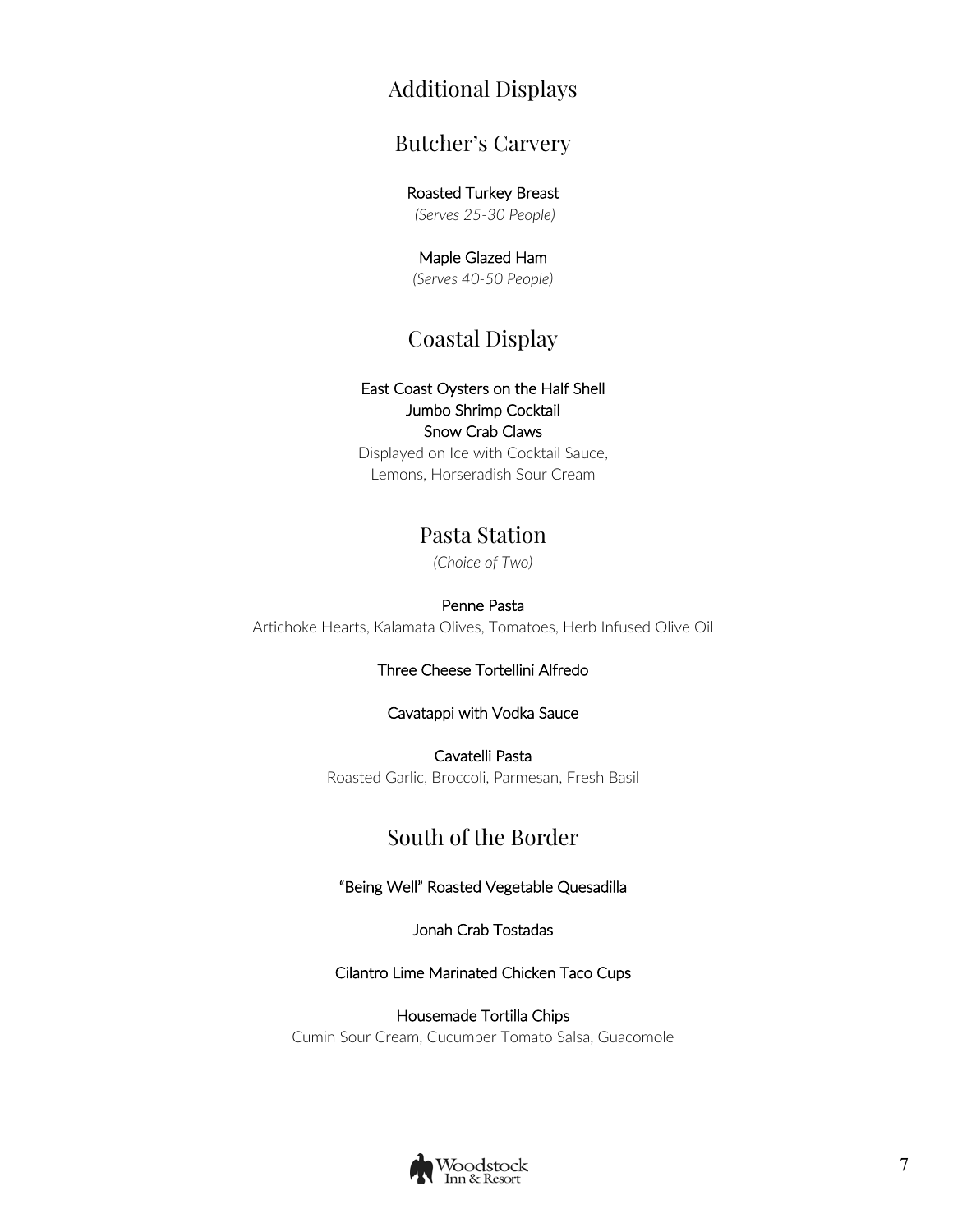## Hand Passed Hors d'oeuvres

*(Select Five)*

Miniature Maine Crab Cakes, Tartar Sauce Housemade Smoked Salmon Canapés, Sour Cream, Capers Tuna Tartare on Crispy Won Ton, Pineapple Mango Salsa Applewood Smoked Bacon Wrapped Sea Scallops Tomato, Basil, Fresh Mozzarella Kebobs Prosciutto Wrapped Grilled Asparagus Gazpacho Shooters Spicy Tuna Rolls Beef Carpaccio, Tomato Chutney, Onion Marmalade Lobster and Corn Fritters, Spicy Tartar Sauce Grilled Petite Lamb Chops, Roasted Garlic, Rosemary Smoked Mozzarella and Ricotta Balls, Roasted Tomato Sauce Sesame Crusted Chicken, Sweet Chili Sauce Coconut Fried Shrimp, Apricot Chutney Tuscan Style Meatballs, Madeira Sauce

## Soup or Salad

*Select one soup or salad*

Maine Lobster Bisque, Bourbon Cream Roasted Tomato and Basil Soup Sweet Potato, Butternut and Apple Bisque, Pumpkin Seeds Vermont Cheddar and Ale Soup, Garlic Croutons Golden Tomato Gazpacho Organic Greens, Vine Tomatoes, Cucumbers, Maple Mustard Vinaigrette Baby Spinach, Dried Cranberries, Crumbled Goat Cheese, Toasted Walnuts, Cider Vinaigrette Baby Iceberg, Blue Cheese, Tomatoes, Chopped Bacon, Blue Cheese Dressing Romaine, Kale, Garlic Croutons, Parmesan, Caesar Dressing Roasted Beets, Herbed Vermont Goat Cheese, Frisée and Lambs Lettuce, Mint Oil, Grey Salt Baby Arugula, Heirloom Tomatoes, Shredded Parmesan, Maple Balsamic Dressing Baby Spinach, Local Goat Cheese, Strawberries, Maple Glazed Pecans, Maple Mustard Dressing

Freshly Baked Rolls with Vermont Butter

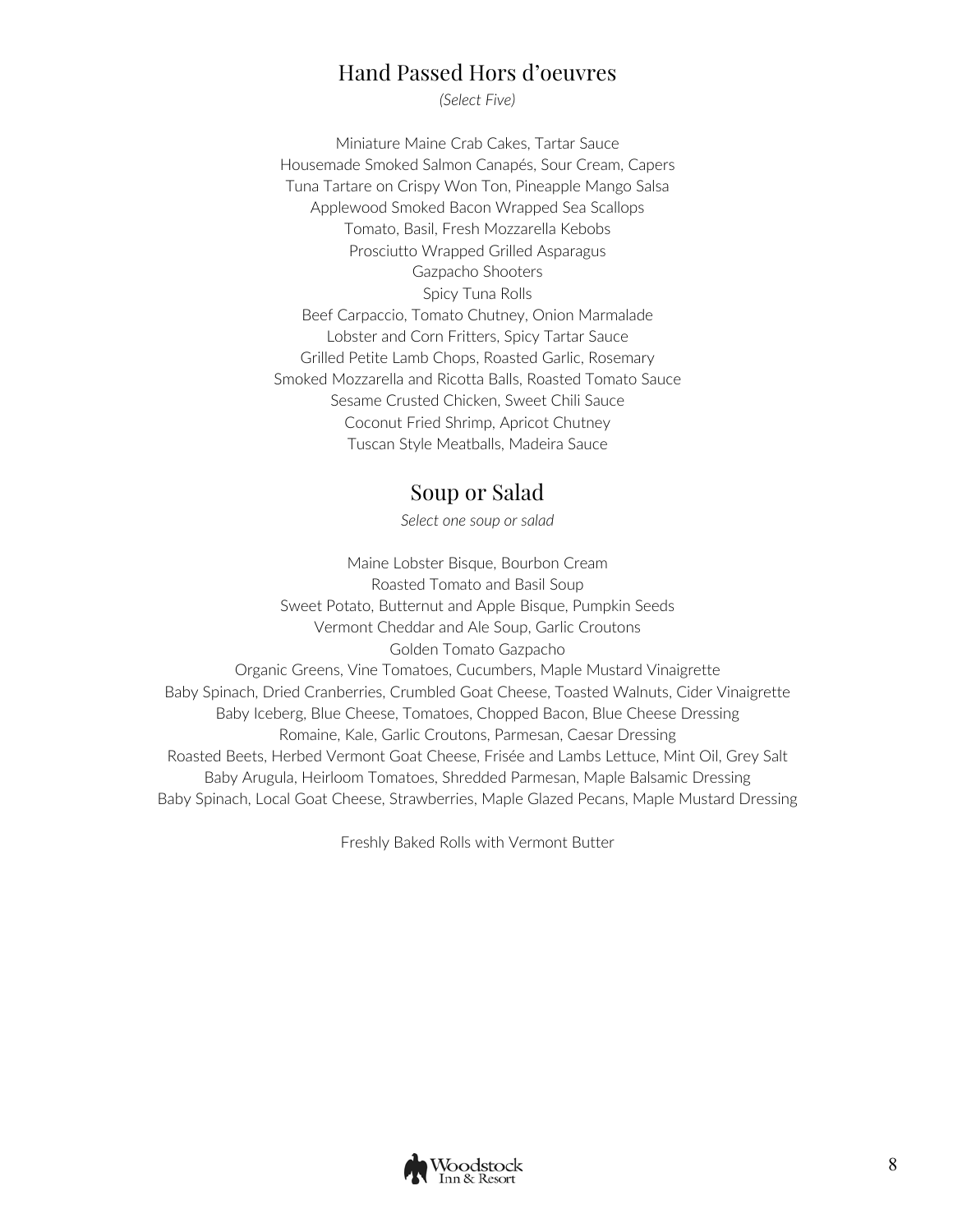## Entrées

#### *All Entrées served with Kelly Way Gardens Seasonal Vegetables and Chef's Unique Preparations of Rice, Potatoes or Risotto*

Grilled Filet Mignon Medley of Wild Mushroom, Red Wine Reduction

Pan Roasted North Atlantic Salmon

Lobster Nage

#### Petit Filet Mignon & Cold Water Lobster Tail

Natural Jus, Lemon Beurre Blanc

#### Grilled Vegetable Napoleon

Fresh Mozzarella, Roasted Tomato Basil Sauce

#### Red Lentils

Aromatic Vegetables, Cauliflower, Chick Peas

#### Pan Roasted Statler Chicken Breast

Roasted Shallot and Herb Jus

#### Petit Filet Mignon & Maine Crab Cake

Red Wine Reduction, Whole Grain Mustard

#### Dessert

Selection of Woodstock Inn Wedding Cakes

Coffee Service Regular, Decaffeinated and Assorted Teas

*Menus may be served Family Style for an additional fee. Please speak with our Wedding Coordinator.*

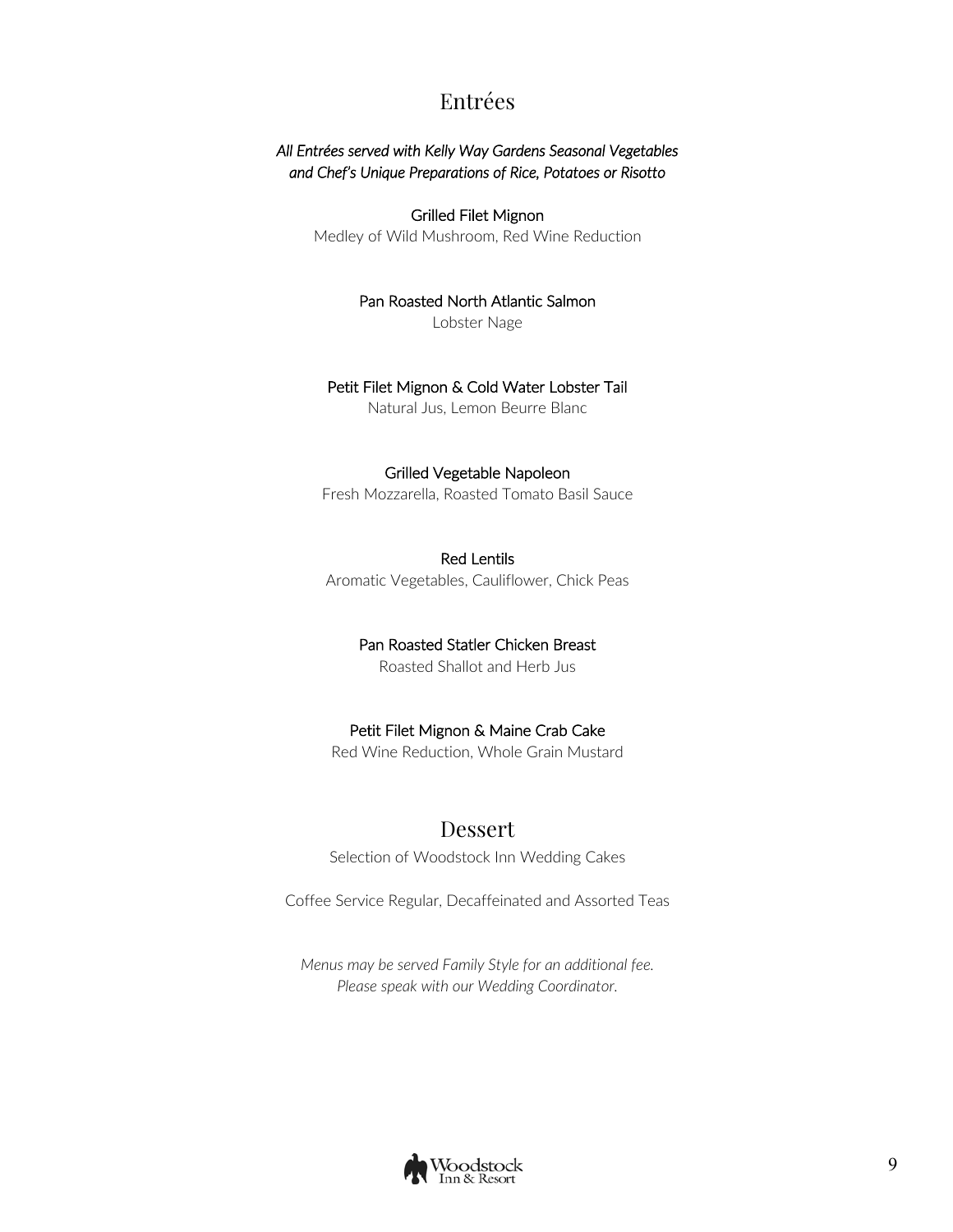## Legacy Buffet

## Hors d'oeuvres on Display

 $\begin{picture}(42,14) \put(0,0){\vector(1,0){10}} \put(1,0){\vector(1,0){10}} \put(1,0){\vector(1,0){10}} \put(1,0){\vector(1,0){10}} \put(1,0){\vector(1,0){10}} \put(1,0){\vector(1,0){10}} \put(1,0){\vector(1,0){10}} \put(1,0){\vector(1,0){10}} \put(1,0){\vector(1,0){10}} \put(1,0){\vector(1,0){10}} \put(1,0){\vector(1,0){10}} \put(1,0){\vector(1,0){10}} \put(1,$ 

*Seasonal Harvest Display* Fresh Vegetables, Fruit, Domestic Cheeses, Woodstock Inn Dips, Crackers, Artisan Breads

## Hand Passed Hors d'oeuvres

*(Select Five)*

Fresh Local Mozzarella and Tomato Skewers Herbed Vermont Goat Cheese Crostini, Onion Marmalade Bacon Wrapped Pineapple, Maple Glaze Maple Chipotle Glazed Beef and Pineapple Skewers Pigs in a Blanket Miniature Cheddar Cheese Quiche Vegetable Spring Rolls Spanakopitas Pork Dim Sum Mushrooms Florentine

### Salads & Accompaniments

*(Select Four)*

Kelly Way Organic Greens, Garden Tomatoes, Crisp Cucumbers, Handcrafted Dressings Romaine, Parmesan Cheese, Croutons, Caesar Dressing Baby Spinach, Dried Cranberries, Artisan Blue Cheese, Apple Cider Vinaigrette Roasted Beets, Arugala, Local Chévre Tortellini, Kelly Way Garden Pesto, Grilled Squashes Wild Rice, Lentil Pilaf Forest Mushroom Risotto, Parmesan Cheese Yukon Gold Mashed Potatoes Penne Pasta, Tomato Basil Sauce Green Beans, Shallots, Thyme Coriander and Cumin Glazed Carrots Broccoli Florets, Lemon and Sweet Roasted Garlic Flavors of Kelly Way Gardens — Vegetables of the Season from our Garden

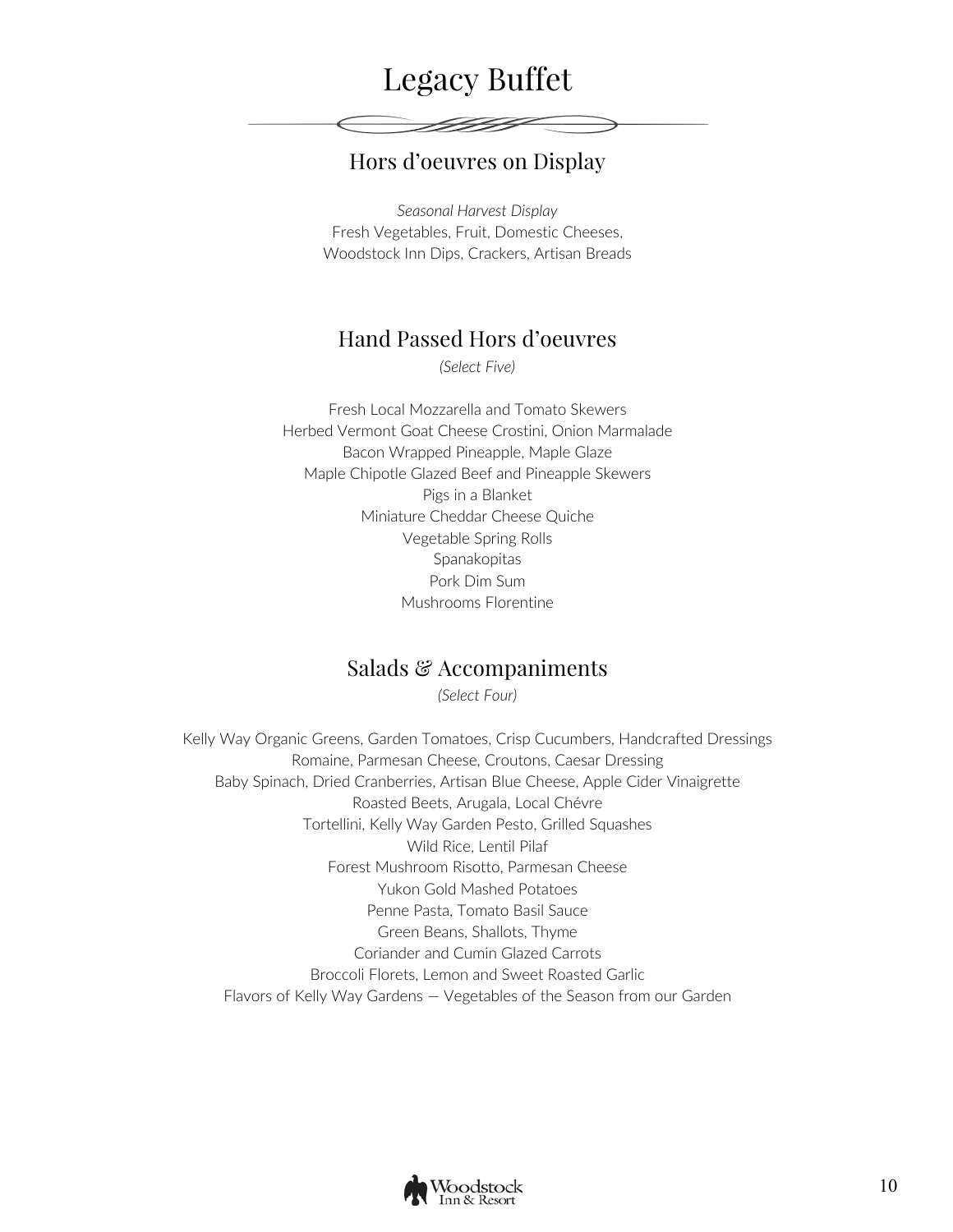## Entrées

*Choice of Two*

#### Oven Roasted Sliced Sirloin of Beef

Red Wine and Forest Mushroom Sauce

#### Seared Atlantic Salmon

Lemon Beurre Blanc

### Braised Beef Short Rib

Natural Jus

Red Lentils Aromatic Vegetables, Cauliflower, Chick Peas

#### Grilled Vegetable Napoleon

Fresh Mozzarella, Roasted Tomato Basil Sauce

#### Pan Roasted Chicken Breast

Slow Simmered Madeira Mushroom Sauce

#### Poached Filet of Sole

Lobster Velouté

#### Grilled Breast of Chicken

Kelly Way Garden Pesto Cream, Sundried Tomato Relish

## Dessert

Selection of Woodstock Inn Wedding Cakes

Coffee Service Regular, Decaffeinated and Assorted Teas

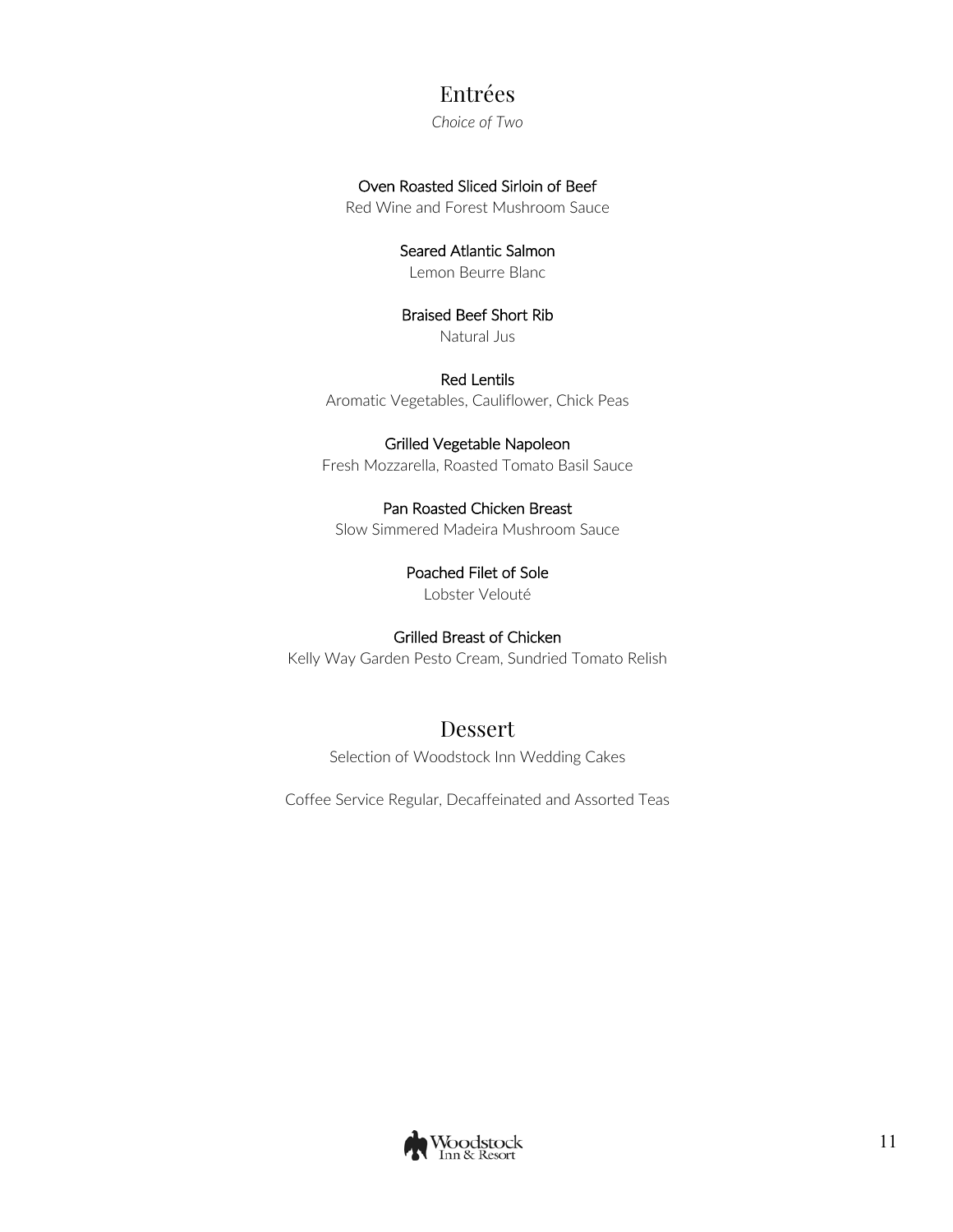# Additional Menu Options

*(May be added to reception or buffet menu)*

## Carving Stations

#### Maple Glazed Ham

Orange Ginger Sauce, Whole Grain Mustard, Buttermilk Biscuits *(Serves 35-40 People)* 

#### Puff Pastry Wrapped Salmon

Spinach, Pernot Sundried Tomatoes, Tarragon Aioli *(Serves 15-20 People)* 

#### Salt and Garlic Crusted Prime Rib of Beef

Horseradish Sour Cream *(Serves 35 People)* 

#### Rosemary Roasted Beef Tenderloin

Herb Aioli, Horseradish Sour Cream *(Serves 15-20 People)* 

#### Apple Cider Brined Turkey Breast

Cranberry Horseradish Sour Cream, Tarragon Aioli *(Serves 15-20 People)* 

#### Butter Top Soft Rolls

## Chef Action Stations

#### Coastal Display

East Coast Oysters on the Half Shell, Jumbo Shrimp Cocktail, Snow Crab Claws Displayed on Ice with Cocktail Sauce, Lemons, Horseradish Sour Cream

#### South of the Border

"Being Well" Roasted Vegetable Quesadilla, Jonah Crab Tostadas, Cilantro Lime Marinated Chicken Taco Cups, Housemade Tortilla Chips, Cumin Sour Cream, Cucumber Tomato Salsa and Guacomole

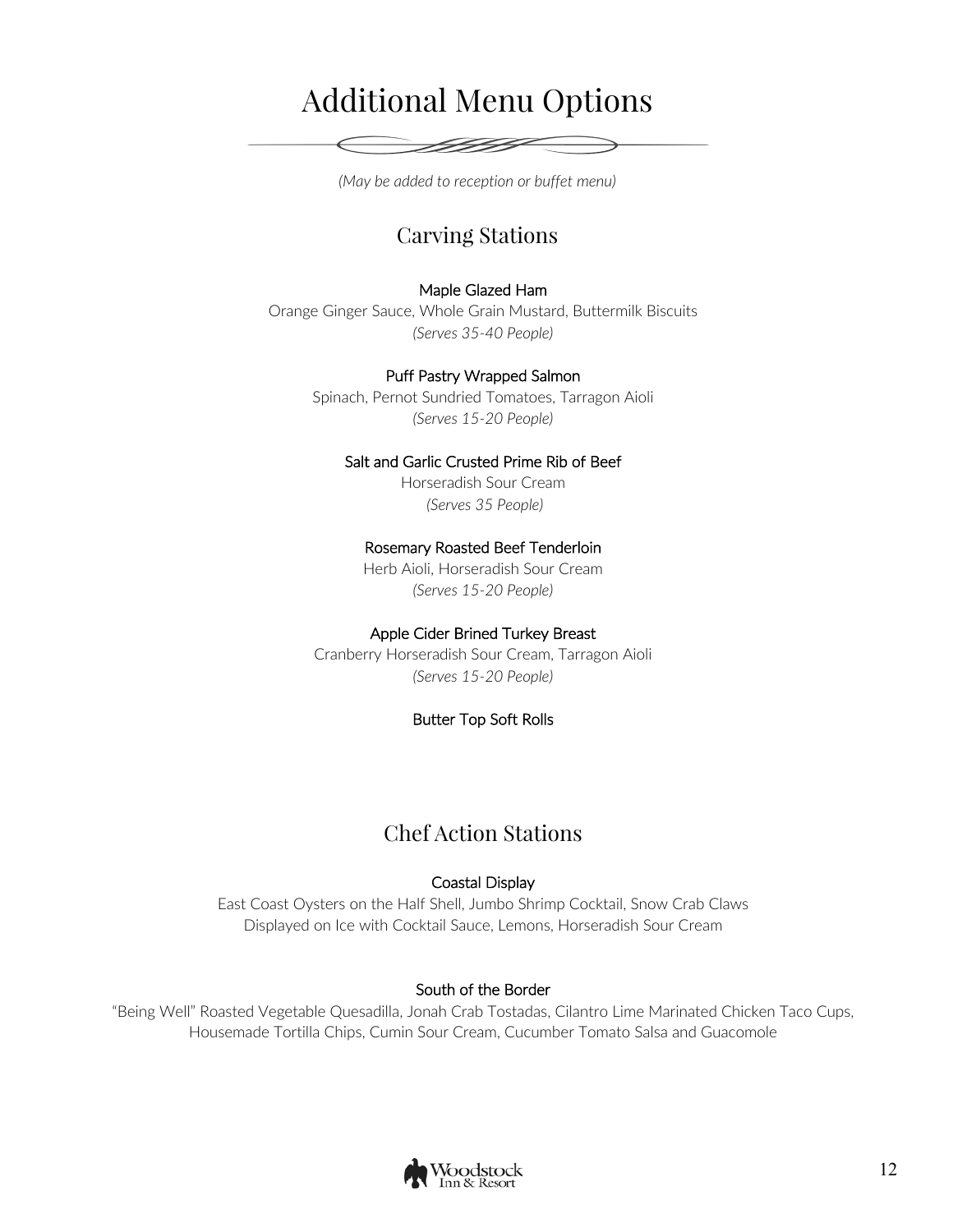## Taste of Tuscany Pasta Station

*(Choice of Two)*

#### *Orecchiette Pasta*

Wild Mushrooms, Crispy Bacon, Red Chili Garlic Crema

#### Farfalle Pasta

New England Clam and Cream, Wilted Baby Spinach, Shaved Parmesan

#### "Being Well" Penne Pasta

Roasted Tomatoes, Kalamata Olives, Basil Pesto Shaved Parmesan

#### Rigatoni Pasta Bolognaise

Shaved Pepato Cheese

## Raw Bar

#### Fresh Oysters and Clams

Hand Shucked on Ice Display, Cocktail Sauce, Mignonette Sauce, Lemons, Limes *(Serves 75-100 People)*

#### Vermont Artisan Cheese Display with Chef Attendant

A selection of Local Vermont Cheeses in Wheels and Blocks, Fruit, Breads, Chutneys *(Serves 75-100 People)* 

#### Kelly Way Farm-to-Table Vegetable Display

A Bounty of Vegetables Harvested from our Organic Kelly Way Gardens, Chutneys, Perserves, Specialty Dips *(Serves 75-100 People)*

## Custom Ice Sculpture

Let our Executive Chef Rhys Lewis design a perfect complement to your reception in ice.

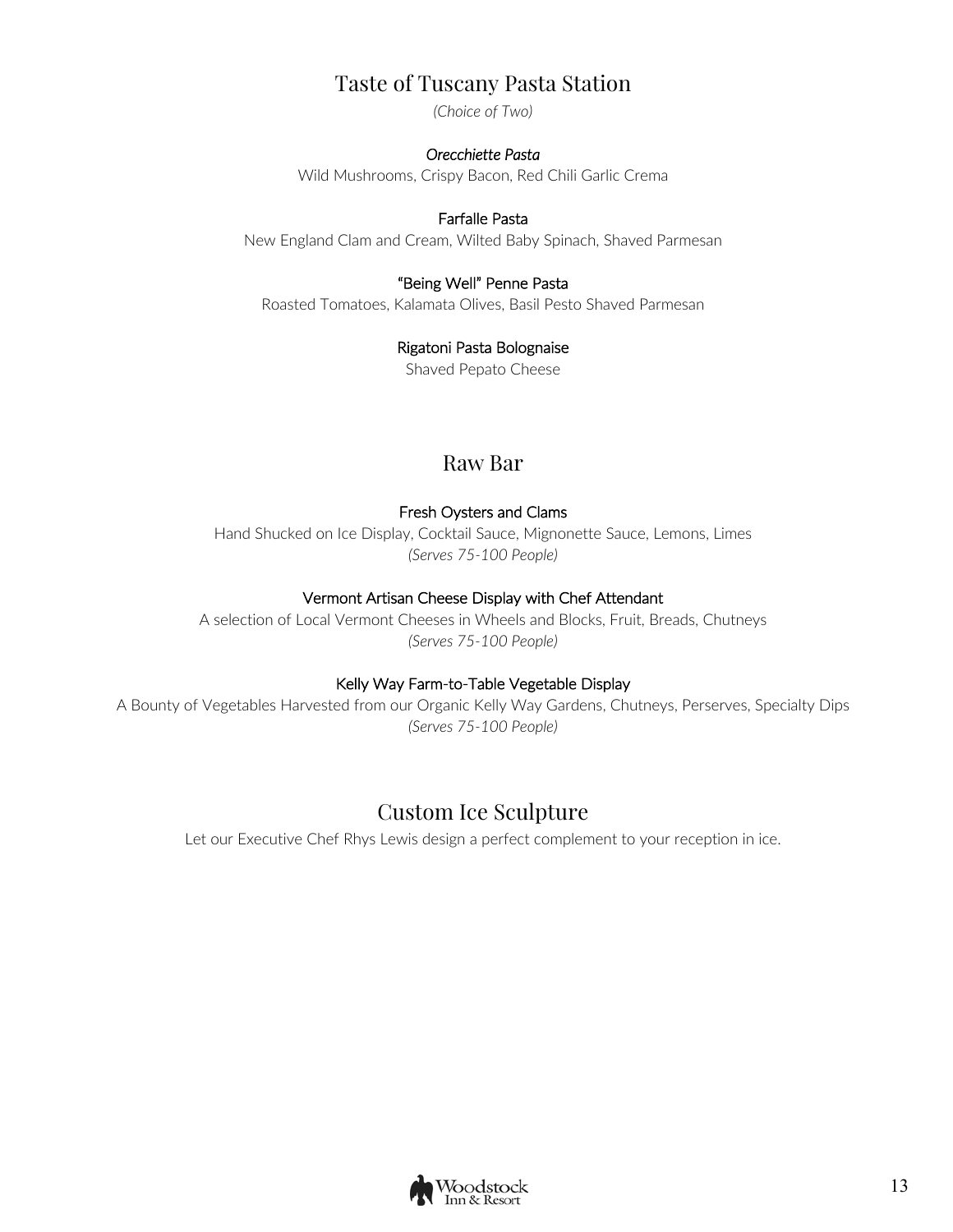## Wedding & Special Event Cakes

FIFIF

## Cake Choices

Golden Butter Almond Butter Chocolate Butter Carrot Red Velvet Gingerbread Spice

## Fillings

Strawberries and Bavarian Cream Swiss Chocolate Mousse Ivory Chocolate Mousse with or without Raspberries Chocolate Mousse with or without Amaretto Liquor Traditional Buttercream Cream Cheese Vermont Maple Walnut Mousse

## Custom Fillings

Dulce De Leche Caramel Cannoli Cream Lemon Curd with your choice of Fresh Berries German Chocolate Pecan and Coconut Filling Black Forest Espresso Mousse

### Icings

Classic Sweet Buttercream Chocolate Fudge

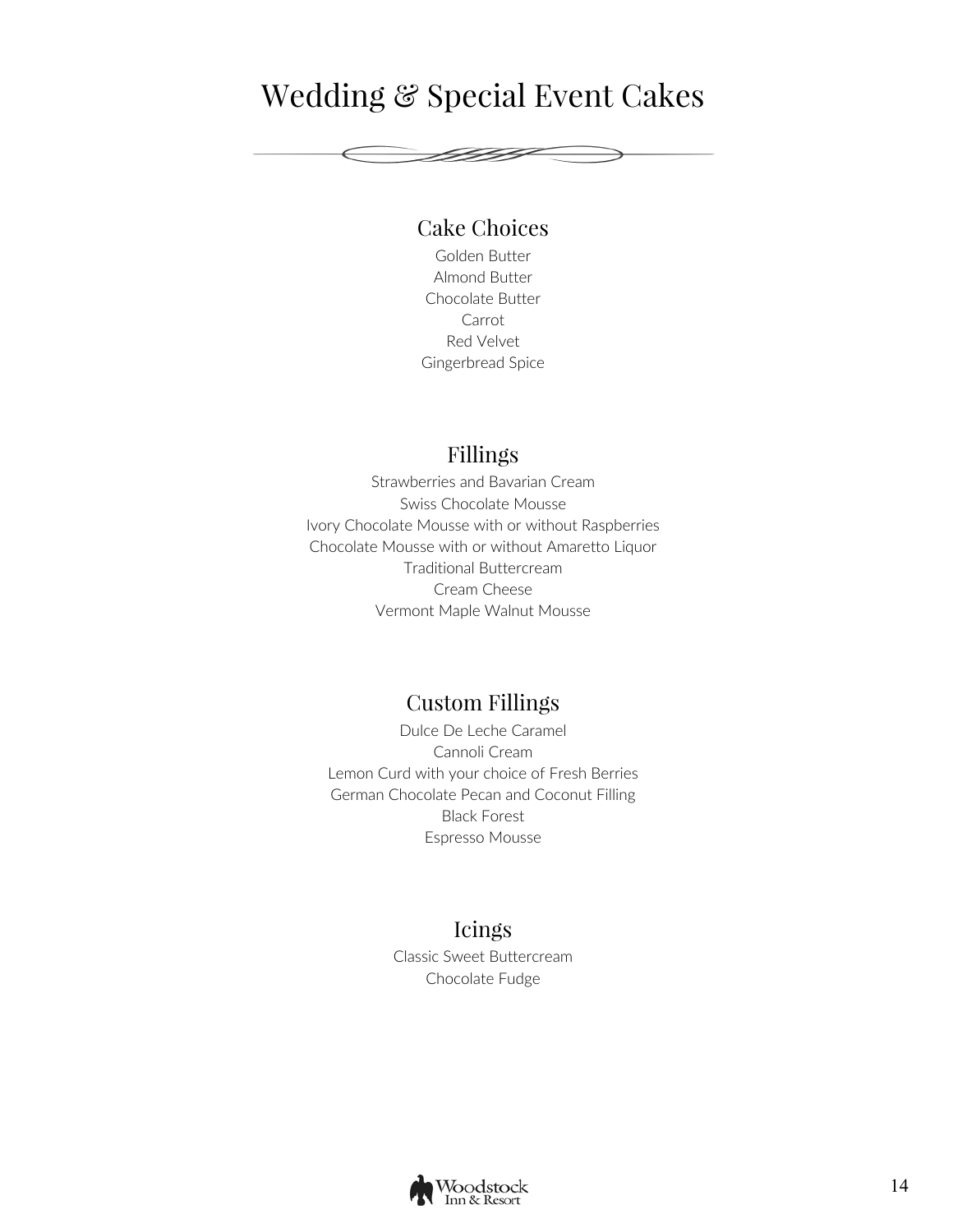# Dessert Receptions



#### *Dessert Stations Include Coffee, Decaffeinated Coffee and Assorted Teas*

#### New England Farm House Favorites

Boston Cream Pie, Cape Cod Cranberry Apple Tart, Maine Wild Blueberry Crumble, Maple Crème Brûlée, Warm Butter Croissant Bread Pudding, Salted Caramel Sauce

#### A Passion for Chocolate

Chocolate Pot de Crème, Chocolate Salted Caramel Mousse Tart, Mini Flourless Chocolate Torte Dark Chocolate Mint Truffle, Cappuccino Truffle, White Chocolate Passion Fruit Truffle Orange Chocolate Martini, Chocolate Macaroon

#### Viennese Pastry Table

Parisian Opera Cake, Earl Grey Tea Crème Brûlée, Apricot Sacher Torte, Cream Puff Swans Cherry Clafoutis, Whipped Dark Chocolate Ganache Tart, Strawberry Napoleon

#### Northeastern Pie Bar

Apple, Cherry, Pecan and Sweet Potato Pies, Whipped Cream, Crème Anglaise

#### **Cupcakes**

Chocolate on Chocolate, White Cake and Vanilla, Spiced with Cream Cheese

#### Gourmet S'mores Bar

Put together some of your favorites with Marshmallows and Graham Crackers over our crackling outdoor fire.

## Specialty Pastry Designs

*Let our Pastry Chef and Wedding Coordinator bring your ideas to life!*

Chocolate Displays Hand Crafted Sugar Displays Custom Wedding Cake Toppers

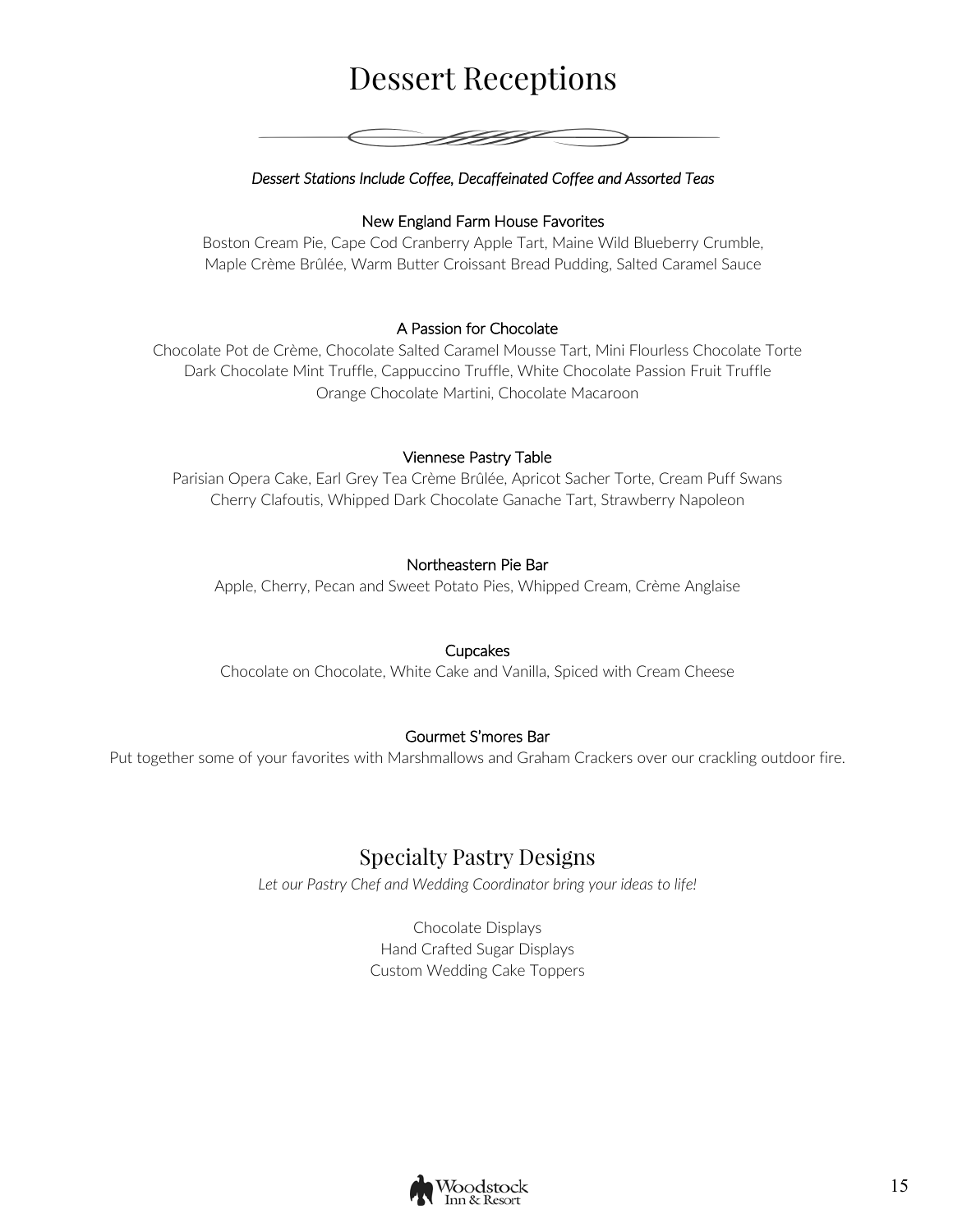## After Dinner Sweets

<del>e 1999</del>

*These items may be placed on each table or displayed on one table.*

*Small Plates of Everyone's Favorite One-Bite Sweets A special treat after dinner and during dancing for your guests.* 

Handcrafted Chocolate Truffles

Our Best Mini Chocolate Chip Cookies

Petite New York Style Cheesecakes

Lemon Meringue Tarts

Chocolate Dipped Strawberries

Rich Chocolate Brownies

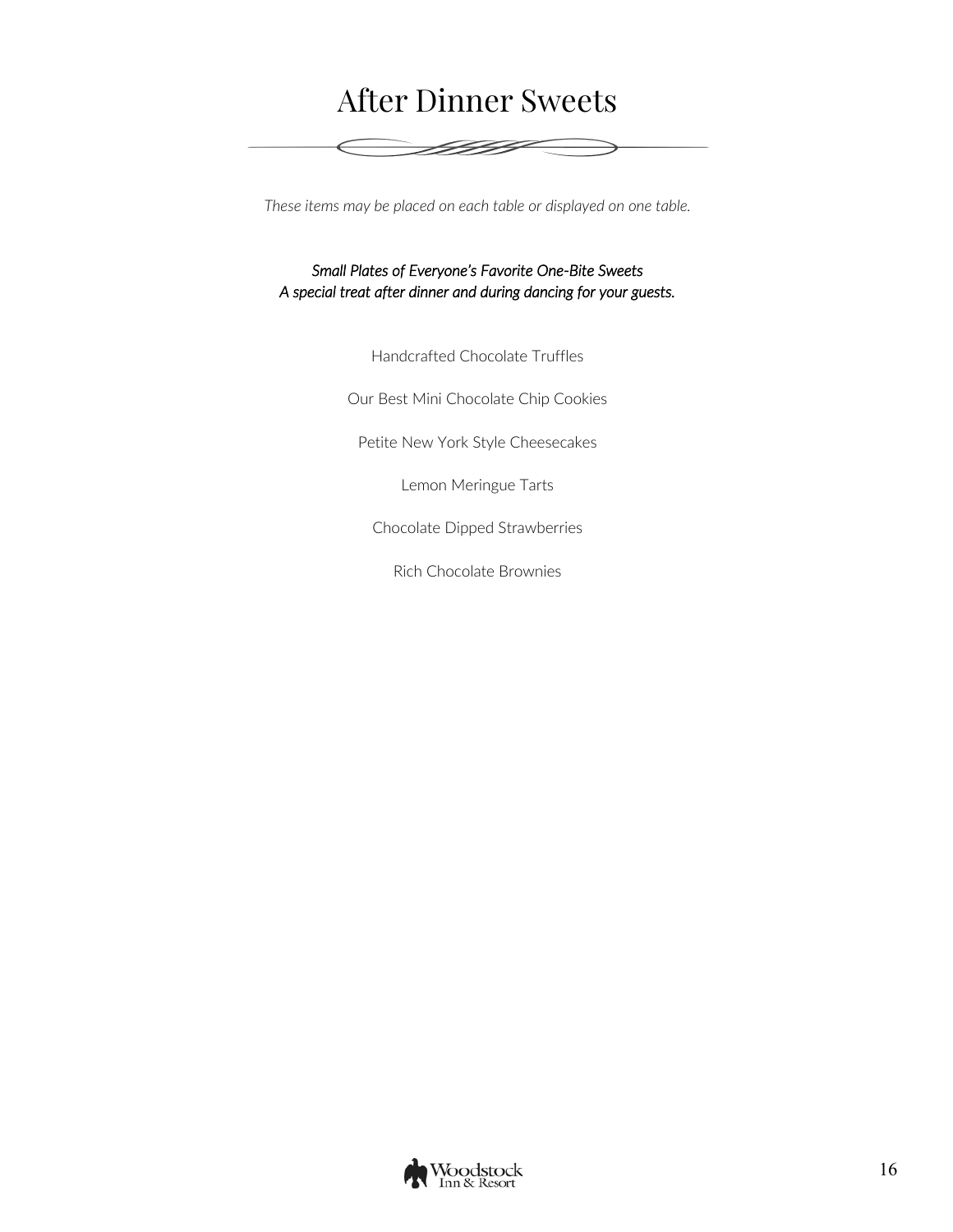## Ready Room Menu

#### Assorted Chips, Dip & Popcorn

Salsa, Guacamole, Three Onion Dip

#### Buffalo Wings

*(Bone-In or Boneless)* Blue Cheese Dip, Celery Sticks

#### Housemade Sicilian Style Pizza

Cheese, Pepperoni or Vegetable

#### Burger Sliders

Soft Potato Roll, American Cheese, Sautéed Onions

#### Pulled Pork Sliders

Soft Potato Roll, Housemade Coleslaw, Pickle

## Sub Sandwiches

*(Choice of Three includes Potato Chips and Pickles)*

#### Roast Beef

Roast Beef, Swiss Cheese, Lettuce, Tomato, Horseradish Mayonnaise

#### Ham & Cheese

Ham, Vermont Cheddar Cheese, Lettuce, Tomato, Honey Maple Mustard

#### Woodstock Club

Turkey Breast, Applewood Smoked Bacon, Lettuce, Tomato, Tarragon Mayonnaise

#### Tuscan Turkey Salad

Herb Mayonnaise, Capers, Artichokes, Olives

#### Crispy Eggplant Burger

Herb Aioli, Lettuce, Tomato, Housemade Sesame-Seed Bun

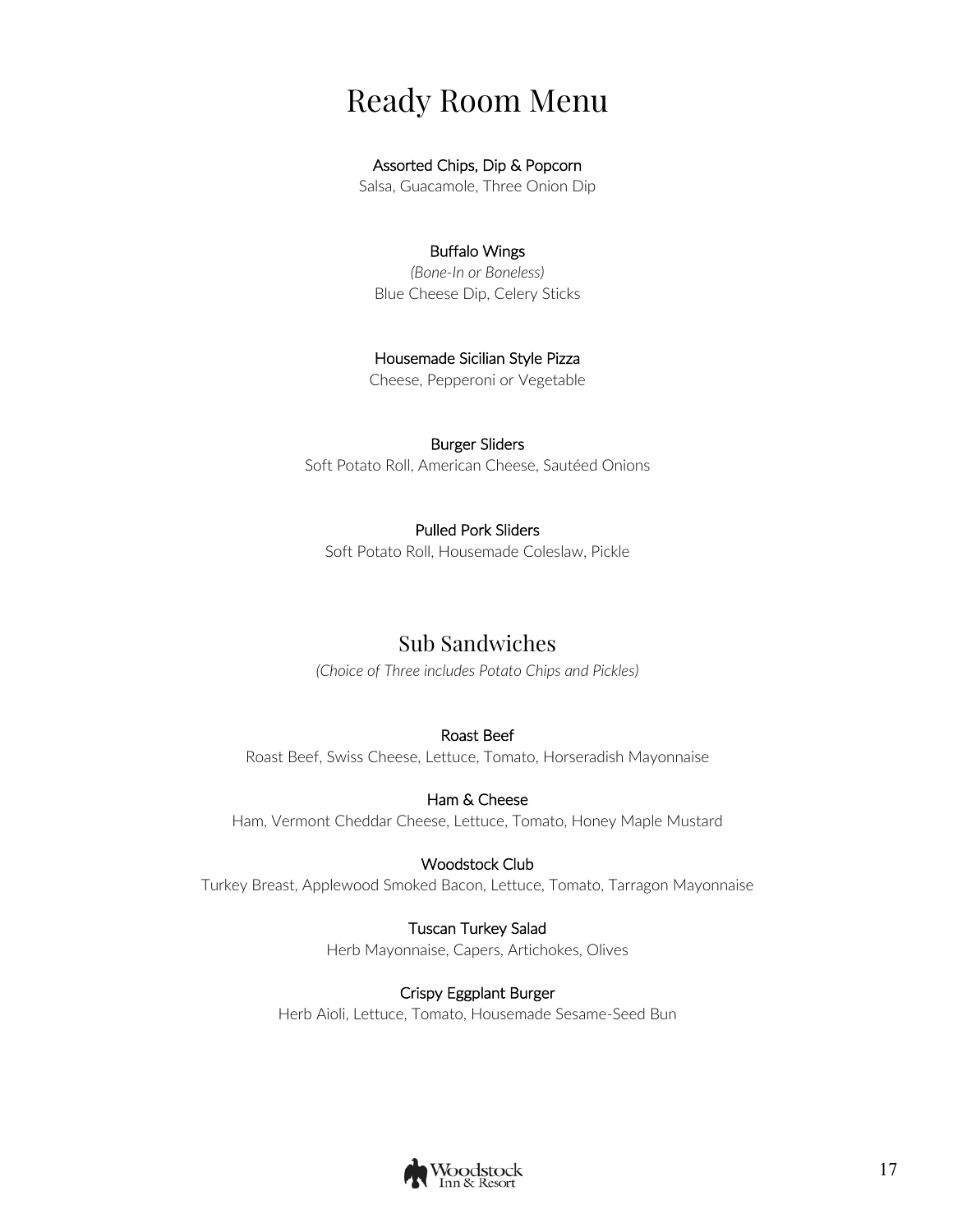# Lite Fare Ready Room Menu

Assorted Finger Sandwiches Turkey, Tuna Salad, Grilled Vegetable

Served with Kettle Chips and Condiments

Sliced Fresh Fruit Platter Local Yogurt, Fresh Berries

Artisan Cheese Display Grapes, Assorted Crackers, Breads

Assortment of Mini Pastries

Assorted Chips, Dips & Pretzels

## Salad Platters

Seared Salmon

Baby Greens, Cherry Tomato and Cucumber Salsa, Goat Cheese, Basil Vinaigrette

#### Grilled Chicken Caesar

Crisp Hearts of Romaine, Parmesan Cheese, Garlic Croutons, Creamy Caesar Dressing

#### Roasted Beet & Arugula Salad

Orange Supremes, Whipped Vermont Feta, Mint Pesto

## Sandwich Platter Selections

#### Local Mozzarella and Roasted Tomato Sandwich

Garden Herb Focaccia, Basil Aioli, Baby Greens

#### Tuscan Turkey Salad Sandwich

Herb Mayonnaise, Capers, Artichokes, Olives, Ciabatta Roll

## Soup & Salad

Chef's Daily Soup Creation and our House Salad Kelly Way Garden Vegetables, Toasted Croutons, Maple Balsamic Dressing

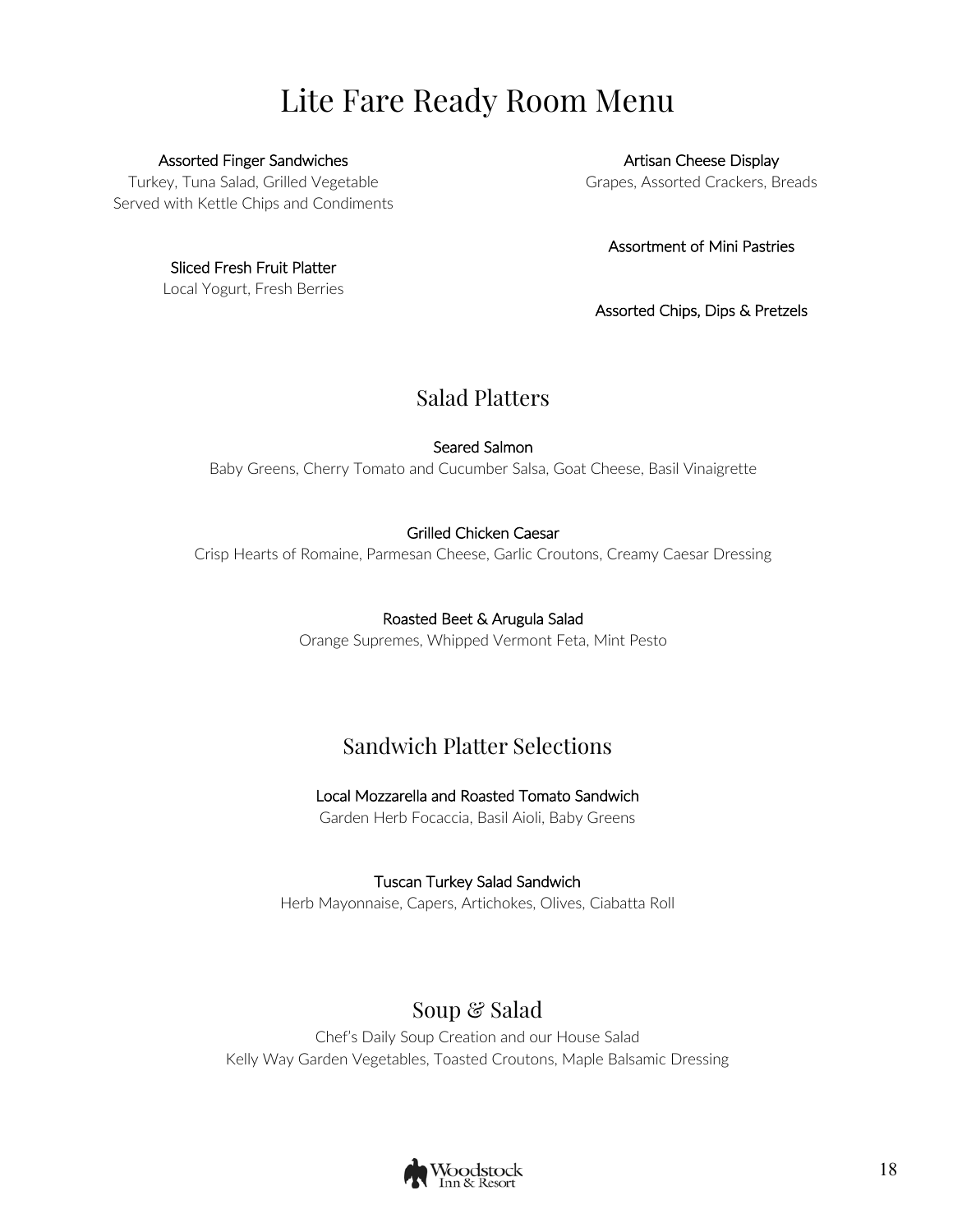# Late Night Snacks

#### Burger Sliders

Soft Potato Roll, American Cheese, Sautéed Onions

Pulled Pork Sliders Soft Potato Roll, Housemade Coleslaw, Pickles

Maine Crab Cake Sliders Soft Potato Roll, Jalapeno Tartar Sauce

Ham & Eggs Scrambled Eggs, Diced Ham, Cheddar Cheese, Scallions

> Crispy French Fries or Tater Tots Ketchup, Old Bay Aioli

Mini Grilled Cheese Tomato Soup Shooters

Assorted Chips, Dip & Popcorn Salsa, Guacamole, Three Onion Dip

Buffalo Wings *(Bone In or Boneless)* Blue Cheese Dip, Celery Sticks

> Vermont Cheddar Macaroni & Cheese

Housemade Sicilian Style Pizza Cheese, Pepperoni or Vegetable

Assorted Sweets

Mini Whoopie Pies

Mini Cheesecakes

Chocolate Chip Cookies

Biscotti

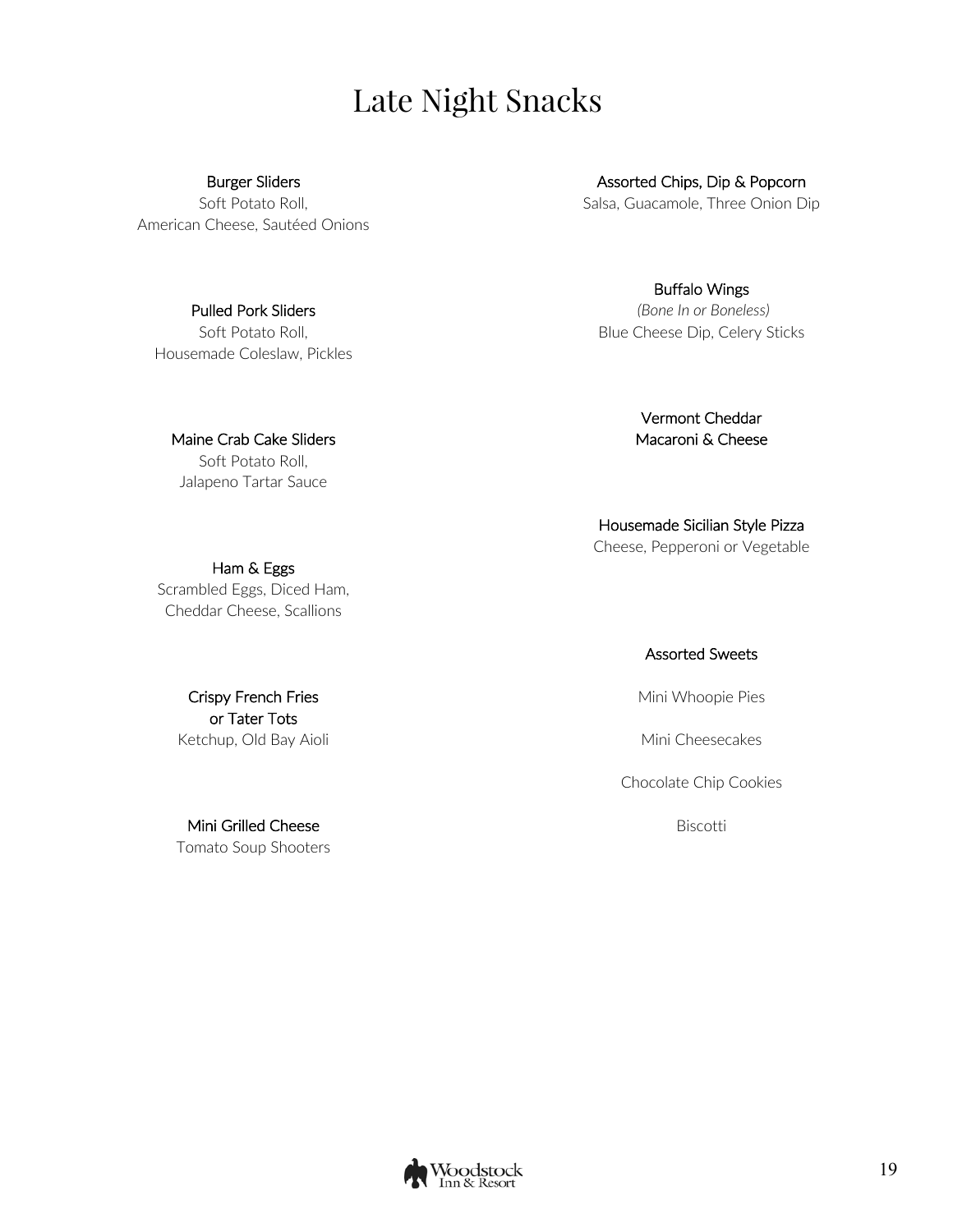## Woodstock Inn & Resort Bars

FIFI

*We have three options for you to enjoy beverages during your event.*

Hosted Package Bars

Hosted Consumption Bars

Cash Bars

## Beverage Selections

## Bottled Beer

#### Craft Beer **Imported** Switchback Ale

Corona

Lawson's Little Sip Heady Topper von Trapp Pilsner Citizen Cider Unified Press

Domestic Bud Light

#### Draft Beer is available upon request, 2 Draft Beer Tap System available

Year-round Options: Lawson's Finest Liquids Sip of Sunshine, Switchback, Harpoon IPA, UFO White & Zero Gravity Green State Lager. Local seasonal draft beer available, including hard cider.

#### House Wines

Veuve Du Vernay *France* Brut

#### Hayes Ranch

*California* Cabernet & Chardonnay

Giesen *Marlborough, New Zealand* Sauvignon Blanc

Secret Cellars *Santa Lucia Highlands, California* Pinot Noir

*An additional wine list is available for more selections which will incur an additional fee.*